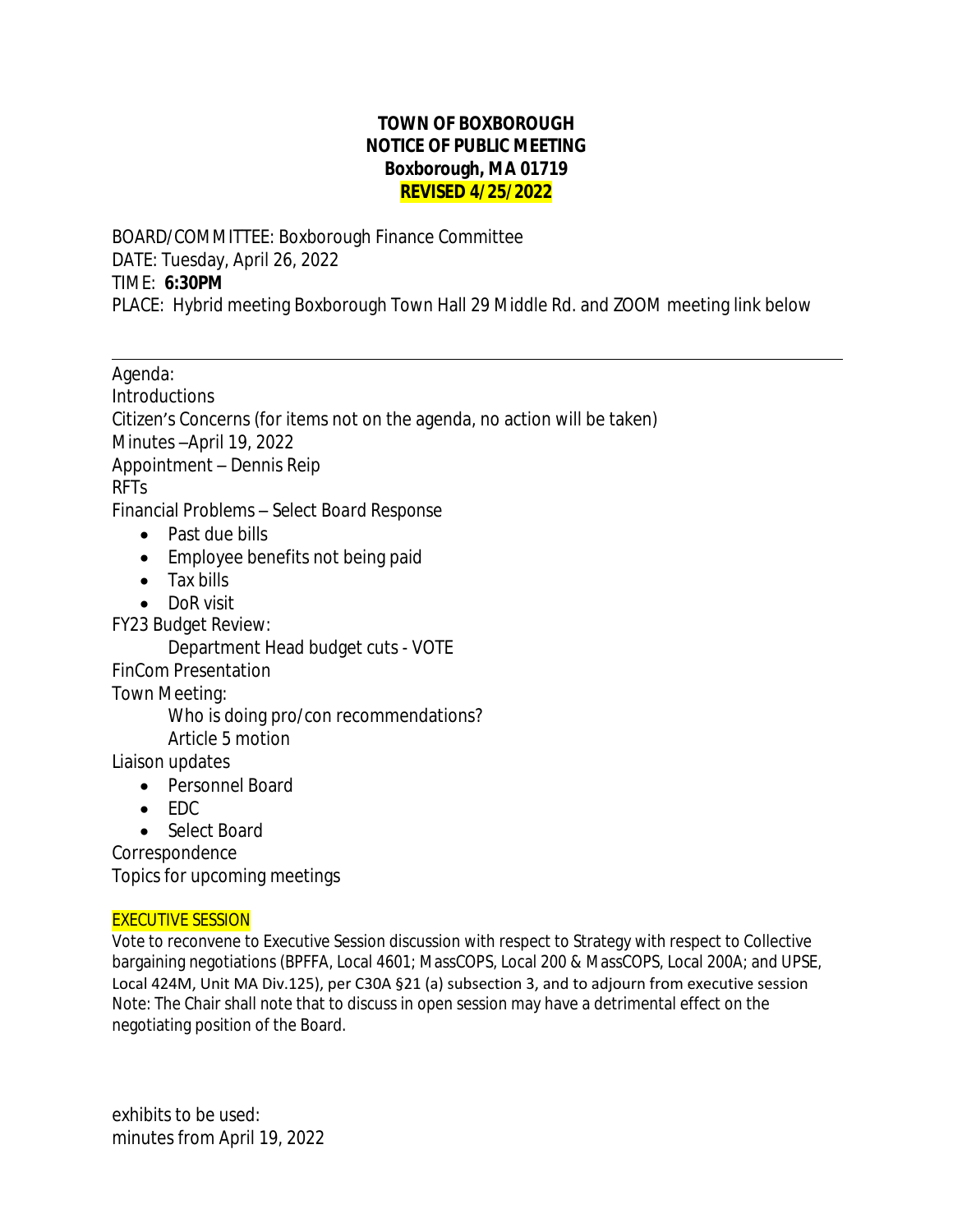RFT Budget warrant

| RFT tracker                |                               |          |           |          |
|----------------------------|-------------------------------|----------|-----------|----------|
| Item                       | description                   | Amount   | Start at  | comments |
|                            |                               |          | \$150,000 |          |
| HVAC at museum             |                               | \$6,700  | \$143,300 |          |
| Acc't Consultant &         |                               | \$39,820 | \$103,480 |          |
| Training                   |                               |          |           |          |
| T/C Consulting             |                               | \$5,000  | \$98,480  |          |
| Hager Well                 |                               | \$26,000 | \$72,480  |          |
| Hager Well                 |                               | \$3,500  | \$68,698  |          |
| T/C Training               |                               | \$10,500 | \$58,480  |          |
| T/C Training               |                               | \$15,200 | \$43,280  |          |
| <b>Assessor Consulting</b> |                               | \$3,743  | \$39,537  |          |
| Library                    |                               | \$6,000  | \$33,537  |          |
| Fire Department            | Waste pipe                    | \$4,755  | \$28,782  |          |
| Police Dept,               | <b>Building &amp; Grounds</b> | \$7,915  | \$20,867  |          |
| Police                     | <b>Building &amp; Grounds</b> | \$4,084  | \$16,783  |          |
| Hager Well                 |                               | \$1,600  | \$15,183  |          |
|                            |                               |          |           |          |

Next Meetings: May 3 May 9 (prior to TM)

Join Zoom Meeting:

https://us02web.zoom.us/j/87898590129?pwd=N2EzcmhZVzBGSnNmQXdOYmJDNDV Idz09

Meeting ID: 878 9859 0129 Passcode: 288045

One tap mobile +13017158592,,87898590129# US (Washington DC) +13126266799,,87898590129# US (Chicago)

Dial by your location +1 301 715 8592 US (Washington DC) +1 312 626 6799 US (Chicago) +1 929 205 6099 US (New York) +1 253 215 8782 US (Tacoma) +1 346 248 7799 US (Houston) +1 669 900 6833 US (San Jose)